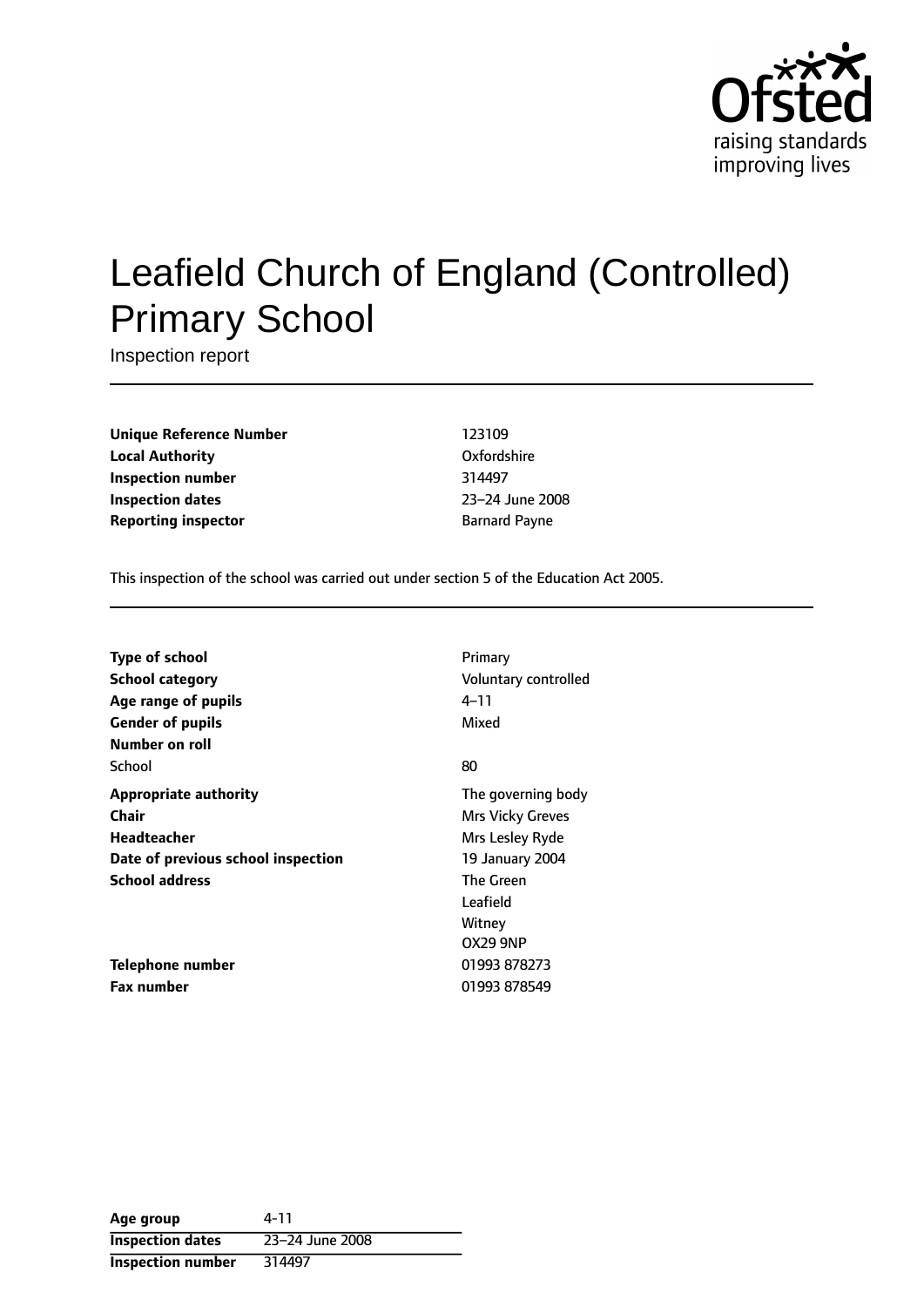© Crown copyright 2008

.

#### Website: www.ofsted.gov.uk

This document may be reproduced in whole or in part for non-commercial educational purposes, provided that the information quoted is reproduced without adaptation and the source and date of publication are stated.

Further copies of this report are obtainable from the school. Under the Education Act 2005, the school must provide a copy of this report free of charge to certain categories of people. A charge not exceeding the full cost of reproduction may be made for any other copies supplied.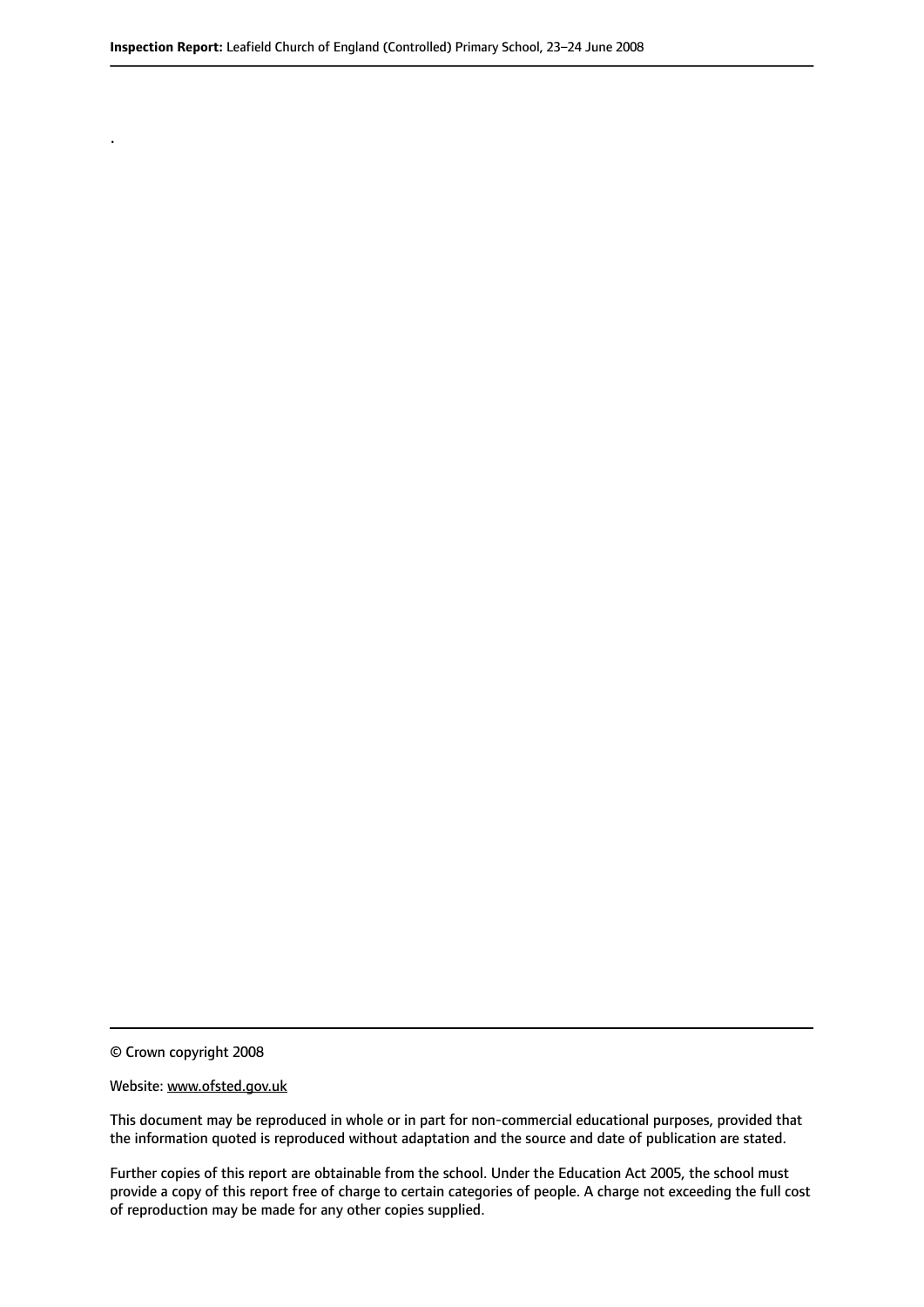# **Introduction**

The inspection was carried out by an Additional Inspector.

### **Description of the school**

Nearly all pupils attending this small village school are from White British backgrounds and all speak English as a first language. The number of pupils eligible for free school meals is average. The percentage with learning difficulties and disabilities is similar to other schools; most of this group have problems with literacy, including speech, language and communication. Leafield has gained the Healthy Schools award.

### **Key for inspection grades**

| Outstanding  |
|--------------|
| Good         |
| Satisfactory |
| Inadequate   |
|              |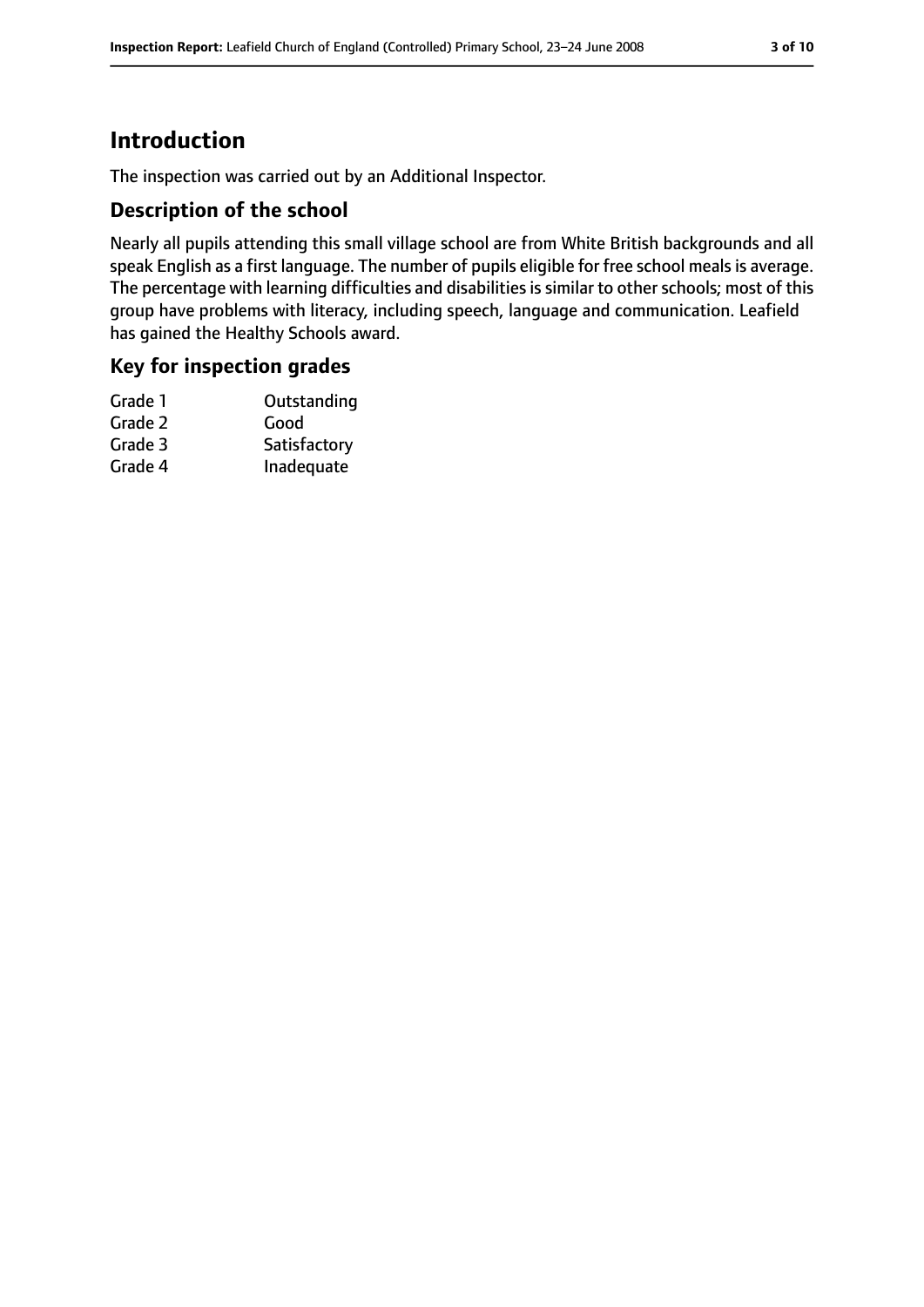# **Overall effectiveness of the school**

#### **Grade: 2**

This is a good school that provides its pupils with a good all-round education. Its outstanding care, guidance and support ensure that, as one pupil puts it, 'no-one gets left out if they find it too hard'.

Children's starting points when they join the school are broadly average, although the year groups going through the school show marked variations. The school effectively assesses progress, using thisto plan work and support to take account of the different needs and abilities in each year group. Children make a good start in the Foundation Stage and continue to achieve well. Pupils make good progress across the school and, by the end of Year 6, standards are above average. From their starting points, this represents a good level of achievement.

Pupils' personal development and well-being are good due to the school being clear about its values and communicating them well. There is a strong emphasis given to pupils developing all of their abilities, including their social skills and their ability to make the right independent choices. Pupils enjoy school and particularly like the very caring staff, who 'always ask if you're all right'. Pupils have a real say in what happens in the school through the school council. They adopt healthy attitudes, showing good knowledge of healthy diets; many take part in sports activities after school. They develop good literacy, numeracy and information and communication technology (ICT) skills, which they use in a variety of contexts. They are well prepared for secondary education and for their future working lives.

Pupils make good progress because teachers make lessons interesting and fun and cater well for all abilities. There are many opportunities for pupils to show initiative, and they particularly enjoy carrying out science investigations, which is one reason they achieve well in science. The school provides a good range of learning opportunities both during and after school. Visiting specialists extend and enrich what the school provides.

The headteacher's clear and decisive leadership inspires staff to work effectively as a team. She has been the driving force behind improvements, but is now developing teachers' leadership roles so that there is a shared approach to leading and managing the school. This work is still at an early stage, and there is more to do, but staff are adapting to their new roles well. The school is also improving its use of assessment data but the head has identified a need to make performance data more accessible to help keep staff and governors informed about pupils' progress. The school has fully addressed the issues from the last inspection and shows good capacity to make further improvements.

# **Effectiveness of the Foundation Stage**

#### **Grade: 2**

The provision effectively addresses the variations in skills and abilities of children joining the Foundation Stage each year. Children quickly learn expectations and classroom routines. They make good progress in all areas of learning and enjoy the wide variety of activities. They learn to share and to work well together, for example when sorting toy animals to make a farm and jungle. Staff keep the children actively engaged, and organise activities so that their interest is sustained; for example, pupils never have to sit for too long before moving on to a new activity. The teaching ensures that children learn the skills to help them make good progress in Year 1. In one lesson, pupils learned about time, starting with weeks and days, and then estimating the time a robot would take to travel around a map the class had made. Assessment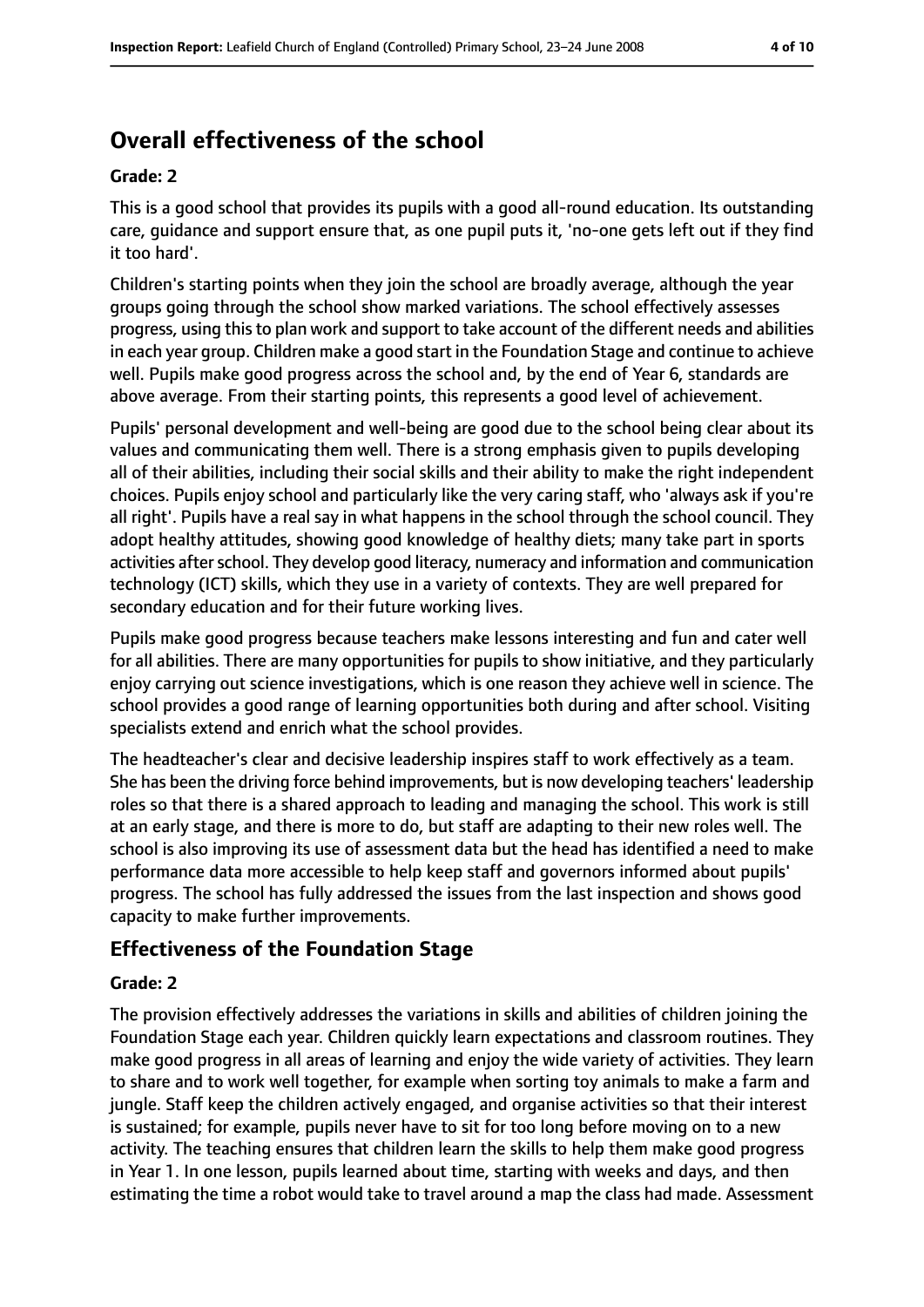is rigorous and effective leadership and management have led to the introduction of comprehensive individual files that show what children have achieved. This leads to clear information for staff and parents about children's progress.

# **What the school should do to improve further**

- Make performance data more accessible to staff and governors to keep them informed about pupils' progress.
- Develop further the shared leadership and management roles.

# **Achievement and standards**

### **Grade: 2**

Standards in Key Stage 1 have improved significantly since the previous inspection so that by the end of Year 2 pupils reach the national average in reading, writing and mathematics; in 2007, many exceeded this in reading and mathematics. Pupils continue to make good progress in Years 3 to 6 in English, mathematics and science. National progress measures have placed the school within the top 10% of schools for the past two years. Mathematics and science have shown the highest rates of progress. The school identified achievement in writing as being less consistent than reading; this has now improved due to the attention the school has given to it but has not yet had a full impact in test results. Pupils with learning difficulties and disabilities, including those with speech and language difficulties, make good progress due to accurate assessments that lead to effective deployment of support staff and well-planned activities in lessons. By Year 6, pupils with difficulties in literacy produce work that includes extensive pieces of writing, showing a willingness to persevere. The more able pupils also make good progress because the school identifies their needs effectively and sets them suitably challenging work.

# **Personal development and well-being**

### **Grade: 2**

Pupils' level of care for one another and for their school reflects their good spiritual, moral, social and cultural development. They behave well, and show an ability to consider and change their behaviour. They like to learn and show a strong willingness to take responsibility. The development of class councils, which feed into the school council, involves all pupils in making decisions about the school. Pupils also value the contribution the eco-council has made in caring for the school environment. Pupils nominate national charities they wish to support and they play an important part in the life of their village community. Pupils value their small community, but the school has identified a need to increase their awareness of other cultures and for them to meet new people representing different groups.

# **Quality of provision**

# **Teaching and learning**

### **Grade: 2**

Teachers engage pupils' interests well, leading to positive attitudes and good progress. Planning recognises both the strengths and difficulties pupils have and teachers manage activities well to keep all pupils involved. Occasionally, some pupils do not understand instructions and this slows their work rate. Teachers have clear targets and ensure pupils acquire the skills and knowledge needed to meet and, where possible, exceed them. For example, in a mathematics lesson where pupils learned to double numbers, the teacher challenged them to double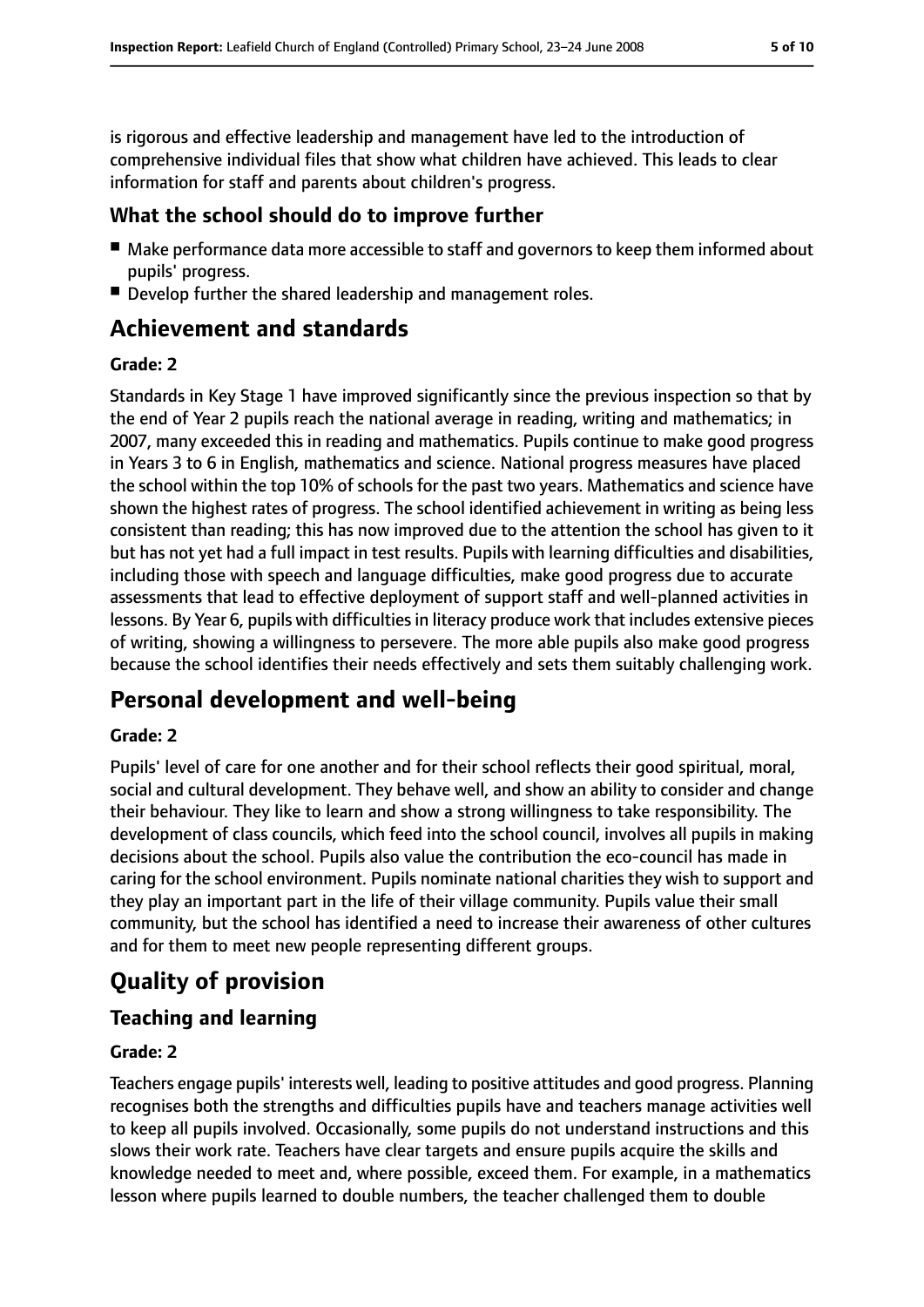ever-larger numbers, getting them to apply their learning. In an English lesson, the teacher encouraged pupils to give extended answers to questions in order to develop their debating skills. Pupils have a good knowledge of their own progress and targets. Written work shows that teachers' assessment of writing is detailed and rigorous, enabling them to pinpoint areas to improve.

#### **Curriculum and other activities**

#### **Grade: 2**

The school provides a wide range of enjoyable activities. It ensures that these reflect its values, in particular in recognising that pupils achieve and contribute in a variety of ways. Many children have limited experiences outside the village and the school strives to broaden their horizons; it has identified the need to develop further, pupils' understanding of cultures and ways of life different from their own. The school supplements its good provision for literacy, numeracy and ICT with a variety of activities, including French, professional sports coaching and popular after-school cookery classes. Effective provision for pupils with learning difficulties and disabilities includes comprehensive guidance for each teacher to help them meet pupils' needs. The school identifies the more able pupils systematically and has a formal record of the provision made for each; this is kept under scrutiny and pupils' progress regularly assessed.

#### **Care, guidance and support**

#### **Grade: 1**

The school is a safe, secure environment in which pupils' well-being is the major priority. The school knows pupils and their families well. This enables staff to form a clear view of any problems pupils face and to find solutions in an atmosphere of trust and understanding. Close work with parents and outside agencies has helped the school provide for some complex needs. Staff are committed to this being an inclusive school and encourage pupils of all abilities to enjoy and achieve. The use of assessment enables them to provide effective academic quidance. Pupils receiving extra support carry out a self-assessment regarding the impact of the help they have received, enabling the school to monitor the effectiveness of support from the pupil's point of view. The school has put effective measures in place to improve attendance.

# **Leadership and management**

#### **Grade: 2**

The school's leadership is strongly rooted in its aims and values. The best interests of all pupils are at the heart of the school's work. Staff share the headteacher's vision. She has built a strong, committed team that is improving achievement and plays a key role in pupils' well-being. A clear understanding of improvement priorities has led to good progress by all groups. The school is now developing a shared approach to leadership that is leading to a better understanding of performance across the school. The school uses its staff resources well to improve the outcomes for pupils. Governors show strong support and commitment to the school. They fulfil their roles well.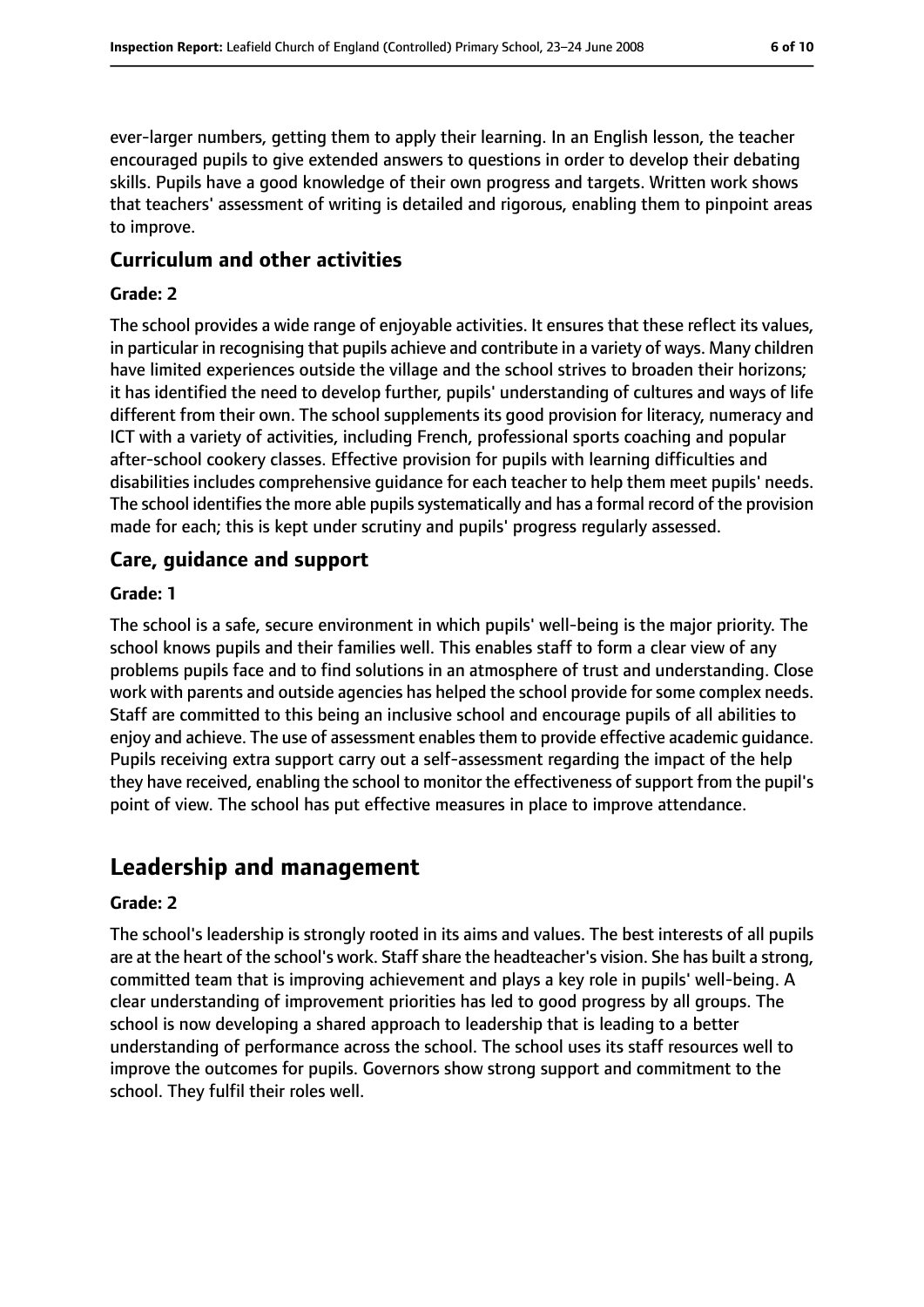**Any complaints about the inspection or the report should be made following the procedures set out in the guidance 'Complaints about school inspection', which is available from Ofsted's website: www.ofsted.gov.uk.**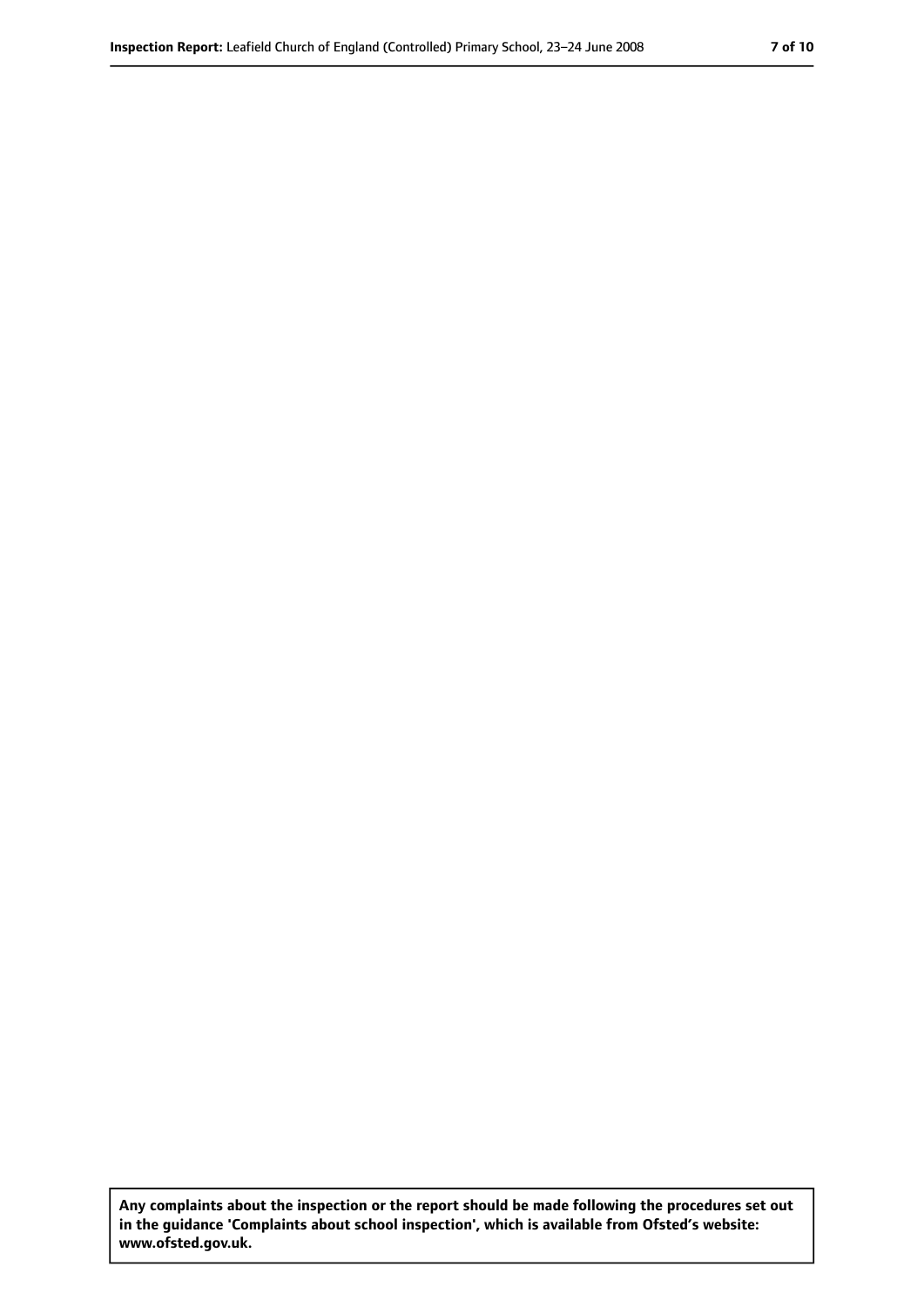# **Inspection judgements**

| $\degree$ Key to judgements: grade 1 is outstanding, grade 2 good, grade 3 satisfactory, and | School         |
|----------------------------------------------------------------------------------------------|----------------|
| arade 4 inadequate                                                                           | <b>Overall</b> |

### **Overall effectiveness**

| How effective, efficient and inclusive is the provision of education, integrated<br>care and any extended services in meeting the needs of learners? |     |
|------------------------------------------------------------------------------------------------------------------------------------------------------|-----|
| Effective steps have been taken to promote improvement since the last<br>inspection                                                                  | Yes |
| How well does the school work in partnership with others to promote learners'<br>well-being?                                                         |     |
| The effectiveness of the Foundation Stage                                                                                                            |     |
| The capacity to make any necessary improvements                                                                                                      |     |

### **Achievement and standards**

| How well do learners achieve?                                                                               |  |
|-------------------------------------------------------------------------------------------------------------|--|
| The standards <sup>1</sup> reached by learners                                                              |  |
| How well learners make progress, taking account of any significant variations between<br>groups of learners |  |
| How well learners with learning difficulties and disabilities make progress                                 |  |

# **Personal development and well-being**

| How good is the overall personal development and well-being of the<br>learners?                                  |  |
|------------------------------------------------------------------------------------------------------------------|--|
| The extent of learners' spiritual, moral, social and cultural development                                        |  |
| The extent to which learners adopt healthy lifestyles                                                            |  |
| The extent to which learners adopt safe practices                                                                |  |
| How well learners enjoy their education                                                                          |  |
| The attendance of learners                                                                                       |  |
| The behaviour of learners                                                                                        |  |
| The extent to which learners make a positive contribution to the community                                       |  |
| How well learners develop workplace and other skills that will contribute to<br>their future economic well-being |  |

### **The quality of provision**

| How effective are teaching and learning in meeting the full range of the<br>learners' needs?          |  |
|-------------------------------------------------------------------------------------------------------|--|
| How well do the curriculum and other activities meet the range of needs<br>and interests of learners? |  |
| How well are learners cared for, quided and supported?                                                |  |

#### **Annex A**

 $^1$  Grade 1 - Exceptionally and consistently high; Grade 2 - Generally above average with none significantly below average; Grade 3 - Broadly average to below average; Grade 4 - Exceptionally low.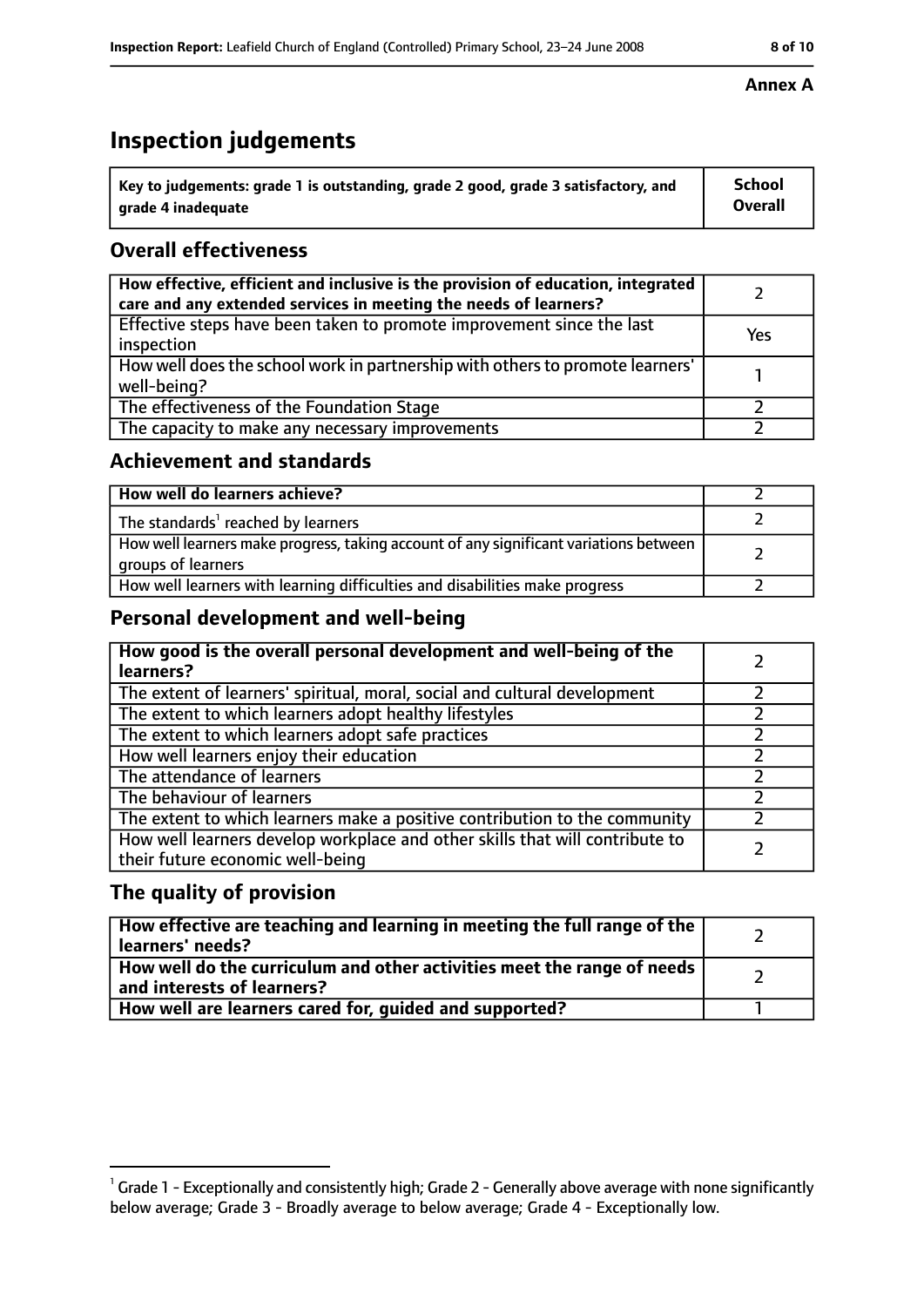#### **Annex A**

# **Leadership and management**

| How effective are leadership and management in raising achievement<br>and supporting all learners?                                              |     |
|-------------------------------------------------------------------------------------------------------------------------------------------------|-----|
| How effectively leaders and managers at all levels set clear direction leading<br>to improvement and promote high quality of care and education |     |
| How effectively leaders and managers use challenging targets to raise standards                                                                 |     |
| The effectiveness of the school's self-evaluation                                                                                               |     |
| How well equality of opportunity is promoted and discrimination tackled so<br>that all learners achieve as well as they can                     |     |
| How effectively and efficiently resources, including staff, are deployed to<br>achieve value for money                                          |     |
| The extent to which governors and other supervisory boards discharge their<br>responsibilities                                                  |     |
| Do procedures for safequarding learners meet current government<br>requirements?                                                                | Yes |
| Does this school require special measures?                                                                                                      | No  |
| Does this school require a notice to improve?                                                                                                   | No  |